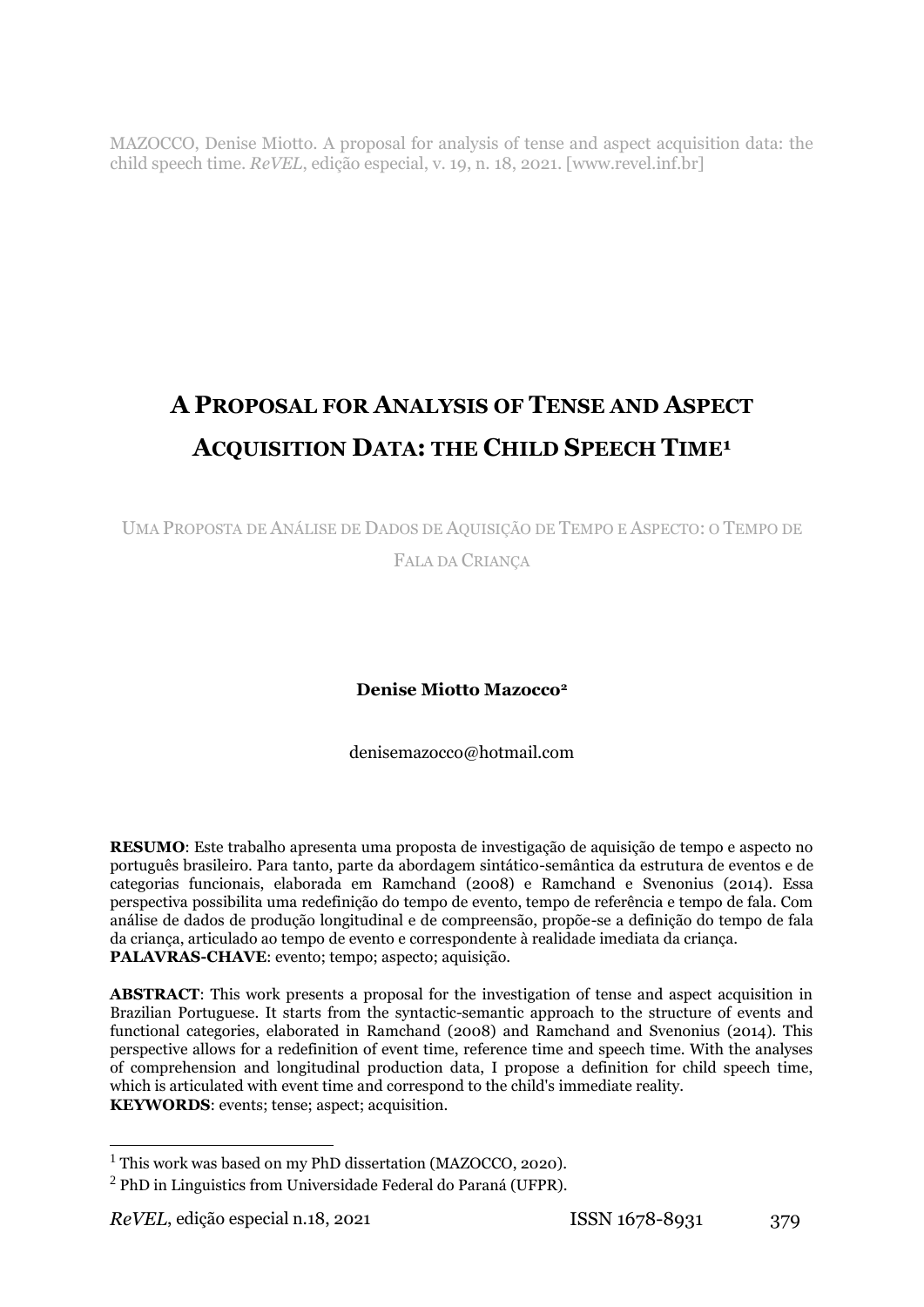### **INTRODUCTION**

This paper presents a proposal for the analysis of tense and aspect acquisition data in Brazilian Portuguese from a syntactic-semantic theoretical perspective. Based on First Phase Syntax (Ramchand, 2008) and the representation of functional categories from Ramchand and Svenonious (2014), we elaborated a redefinition of speech time (ST), event time (ET) and reference time (RT).

The approach of tense and aspect based on Reichenbach (1947), which had its consequences in linguistics (SMITH, 1997; PARSONS, 1990), considers ST, ET and RT as points or intervals in time related to succession, anteriority or concurrency. The reference time can explain differences in tenses in the past. Here are Smith's examples (2004):

| a) Mary arrived | b) Mary has arrived | c) On Sunday, Mary had (already)<br>arrived |
|-----------------|---------------------|---------------------------------------------|
| ET,RT<br>ST     | S1<br><b>DT</b>     | ЕT<br><b>RT</b><br><b>SF</b>                |

**Table 1:** Temporal representation

In a) the reference time coincides with the time of the event, because it is simple tense; in b) RT extends from the time of the event to the speech time, which would explain tenses like the Present Perfect; in c) the RT is specified by the expression *On Sunday*.

This linear relation among the three points/time intervals, however, does not open a way for us to differentiate time in adult speech and children speech in the process of acquiring tense and aspect categories. It makes us hold onto hypotheses such as: the acquisition of the present time precedes that of the past and that of the future; or that of the past precedes that of the present and the future; or even the children do not process time relations, only aspectual (Grammatical Aspect Hypothesis First - GAFH). In Ramchand and Svenonius (2014), ET, RT and ST are hierarchical in the sentence representation structure. We will see that they are connected to operations at different levels.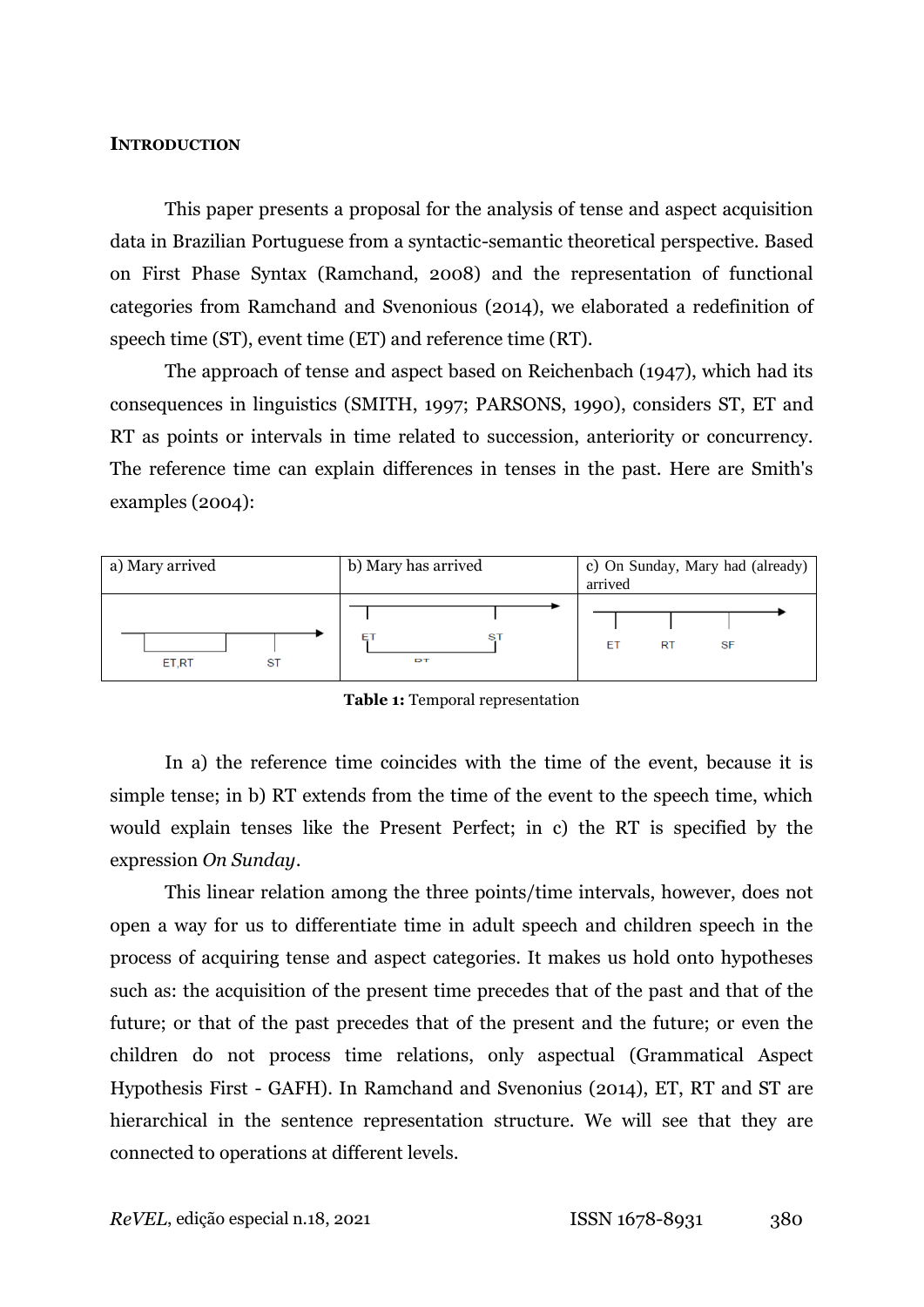This leads us to consider another hypothesis, that the difference between adults and children is in speech time, as we will see. In other words, we need a theoretical support that provides an account of differences, such as that of the child in the initial years of acquisition, only to refer to their immediate reality, while adults can refer to longer temporalities; for example, children use a period of the future, as in "I will take", to manifest an action, an immediate desire, whereas adults manage to project the event in a more distant temporal reference, as in "I will travel next week"; similarly, the use of the perfective past, for children, refers to an event that has just happened, or its final stage. When it says "fell", for example, the reference is the final result of an object that she has observed falling, while the adult projects the event at a point in the past that may be more distant, as in "a tree fell in São Paulo last year". This relationship between speech time and the event in question is the one that demands an explanation other than that provided by the theory of points/intervals. Another theoretical starting point that we discuss concerns the structure of events.

The classes proposed by Vendler (1967) frame verbs in *achievements*, *accomplishments*, *activities* and *states*. In new readings and developments of this proposal, Dowty (1979), for example, divides verbs according to operators that compose them (DO, CAUSE, ACT, BECOME). Rothsthein (2004), in turn, argues that the classification is made by the entire VP, not just by the verb itself.

The telicity of achievements and accomplishments is considered a determining characteristic for the acquisition of tense and aspect. Because they have *telos*, events such as *kicking the ball* and *eating the noodles* would condition the acquisition of the perfective past, while states and activities, such as *having a book* and *running*, being atelic, would condition the present. This hypothesis is called the Lexical Aspect First Hypothesis (LAFH) <sup>3</sup> . However, we can question it. With First Phase Syntax (RAMCHAND, 2008), we observed in the composition of events a greater similarity between achievements and activities, than between achievements and achievements. We take that into the analysis of the acquisition data.

The question that guides this work is: in the acquisition of tense and aspect, what does the child do? When we previously observed longitudinal data of children aged around two and three years, we have already found morphological marks of

<u>.</u>

<sup>3</sup> Delidaki (2006) discusses both hypotheses (GAFH and LAFH) and presents comprehension and production experiments to test both based on acquisition data in Greek.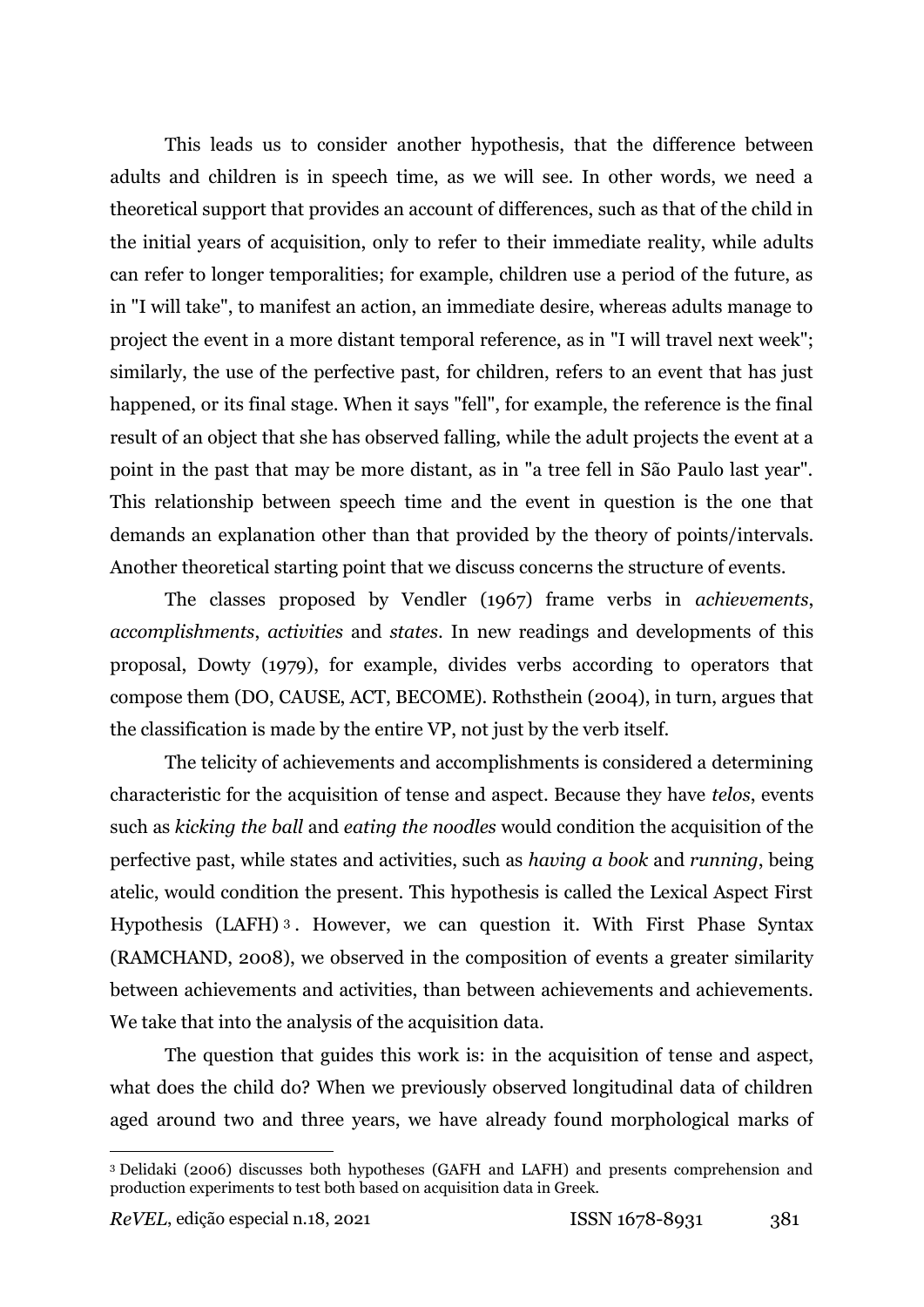perfective past, simple and progressive present and future with periphrasis. In view of this, I ask: what are these marks for children? What temporal relations do they know? To what extent they differ from those made by adults?

The answers come from the analysis of data from an experiment of comprehension and longitudinal production data. We take as a basis the hypothesis from Bertinetto (2009), that the child first acquires a syncretic category, the ATAM system (Lexical Aspect, Tense, Grammatical Aspect and Mode) and then specifies the categories. I propose that initially the child recognizes the event, as well as that their speaking time differs from that of adults.

#### **1 THEORETICAL PATH**

To account for the data on tense and aspect acquisition in Brazilian Portuguese, I assume a theoretical path that combines semantics and syntax. Ramchand and Svenonious (2014) propose a representation of functional categories, in which there is mastery of events (e), situations (s) and propositions (p). In the field of events, I turn to Ramchand's (2008) proposal of First-Phase Syntax.



**Figure 1:** Hierarchy of event (e), situation (s) and proposition (p) domains (RAMCHAND e SVENONIUS, 2014, p. 21).

#### **1.1 EVENTS AND SUBEVENTS**

Ramchand (2008) proposes a syntactic-semantic structure for the domain of events, composed of subevents: init (initiaton), proc (process) and res (result). These subevents are organized by a hierarchical sintactic structure and are interpreted by a semantic system. The structure below shows the hierarchy of projections:

*ReVEL*, edição especial n.18, 2021 **ISSN 1678-8931** 382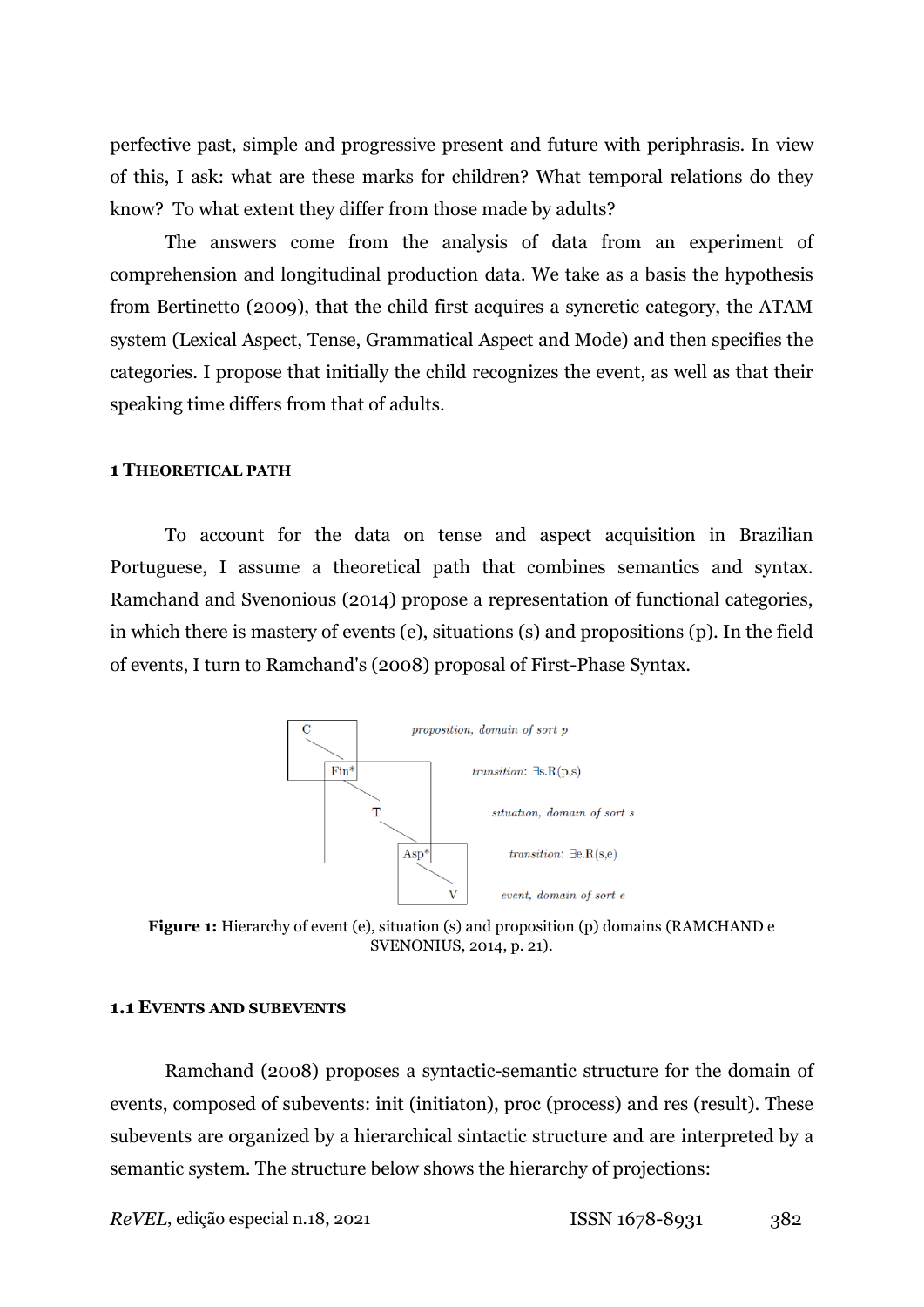

**Figure 2:** Projections initP, procP and resP (RAMCHAND, 2008, p. 40).

InitP (Initiaton Phrase) introduces the external argument; that is, something that "causes" or makes the event happen, a triggering state that leads to the process. The subject of the cause is the INITIATOR. ProcP (Process Phrase) is the projection for the process, present regardless of its duration. It specifies the nature of the change or process and licenses the entity that goes through it. The subject is the UNDERGOER. And resP (Result Phrase) is the projection of the result, which is present in the structure when a resulting state is explicitly expressed by the lexical predicate. It guarantees the *telos* or the resulting state of the event, and it licenses the entity that passes through the result. The subject is the RESULTEE.

It is important for this work to highlight that the result projection does not equate telicity. The *telos* can rather be given by predicates with resP, but also by predicates with path argument, as is the case of accomplishment events. In addition, the result expression can be modified by auxiliaries, by PPs, within the syntax of first phase, creating atelic events (RAMCHAND, 2008, p. 40).

Considering aspectual classes, you can define them according to the structure of the first-phase syntax. The activities contain the projections [init, proc]. Accomplishments do too, but, in the complement position of the *proc* head, they receive PATH, which gives the time limit. Achievements are verbs [init, proc, res] and states show only [init].

Semantic interpretation is given by an event composition rule. Based on Hale and Keyser (1993), Ramchand (2008) uses the relation *leads to*. So: e=e1→e2. Here,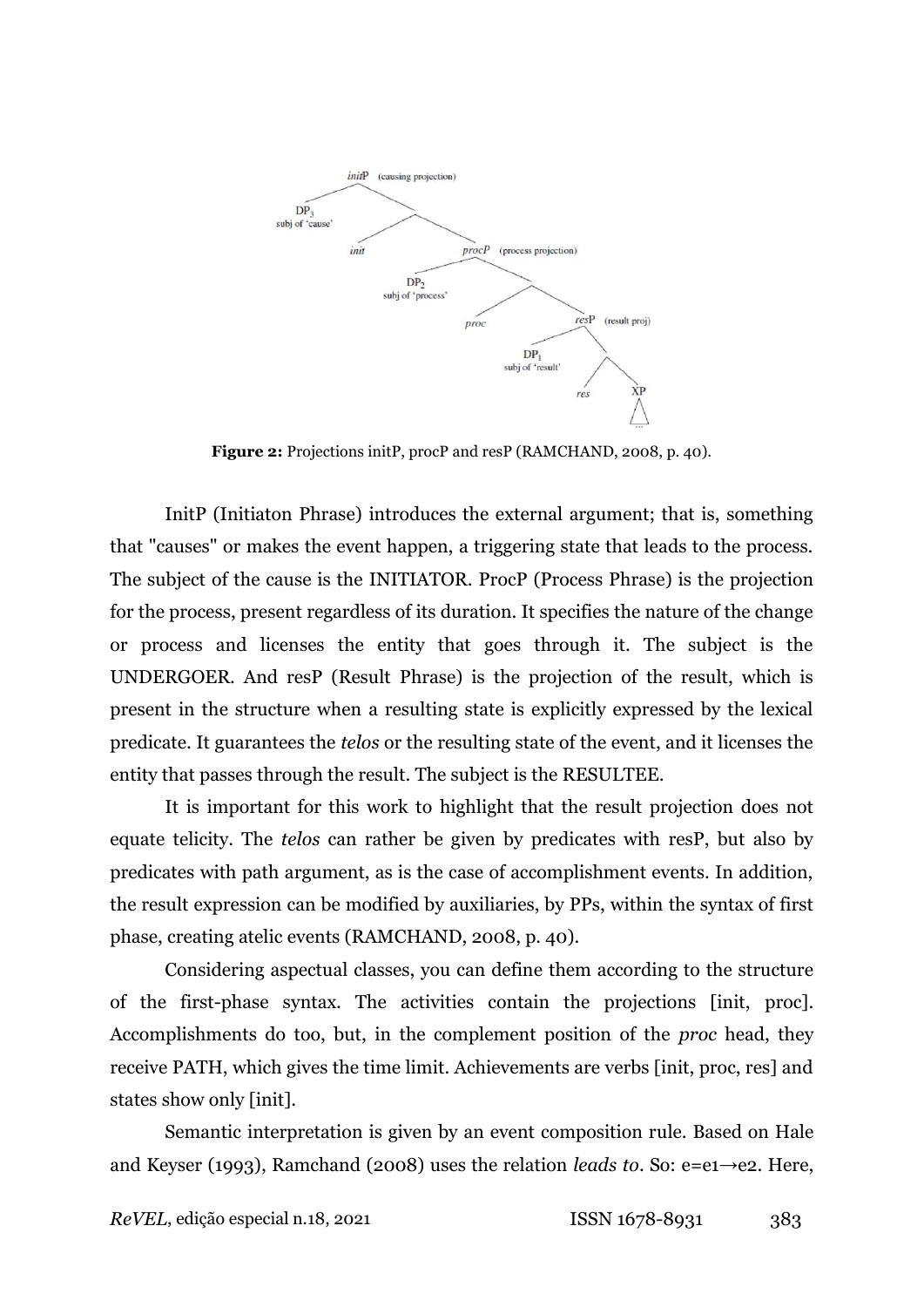*e* consists of two subevents *e1*, *e2* such that *e1* causally implies *e2*. In this system, there are two primitive predicates about events, namely the subevents:

> State(e): *e* is a state. Process(e): *e* is an eventuality that contains internal change.

For example, an event such as *eating* can be decomposed by two subevents: *e1* is causation/initiation and *e2* is the event of something being consumed. Ramchand (2008, p.42) makes the following representation:

eating (e), where  $e = (e_1 \rightarrow e_2: [\text{cause-eat}(e_1) \& \text{process-eat}(e_2)])$ 

An example of a structure with result is the predicate *defuse the bomb*. According to Ramchand (2008, p. 43), there are three subevents: *e1* is the beginning, *e2* is the bomb being deactivated and *e3* the bomb deactivated; *e2* leads to *e3*; and *e1* leads to the result of the relation between *e2* and *e3*. According to the representation:

'defuse-the-bomb'(e), where e=e1→( $e^2$ → $e^3$ ) :[initiate-defuse(e1) & processdefuse(e2) & result-of-defusing(e3)]

According to Mazocco (2020), the relationship between events and subevents helps us to think about the temporal composition of sentences. There is no time variable at this level, according to Ramchand (2008). However, Mazocco (2020) notes that there is a relationship of precedence, succession and overlap between subevents. The temporal anchorage itself is given in the domain of situations. This is what Ramchand and Svenonious (2014) propose.

## **1.2 TENSE AND ASPECT FUNCIONAL CATEGORIES**

For Ramchand and Svenonius (2014), situations are elaborations of eventualities. The Asp head is responsible for making the transition between domains of events and situations. In the figure below, it is possible to observe that the head Asp<sup>\*</sup> (denotation: λPλeλs∃e.Asp(s,e)∧P(e)) selects a description of eventuality (λe.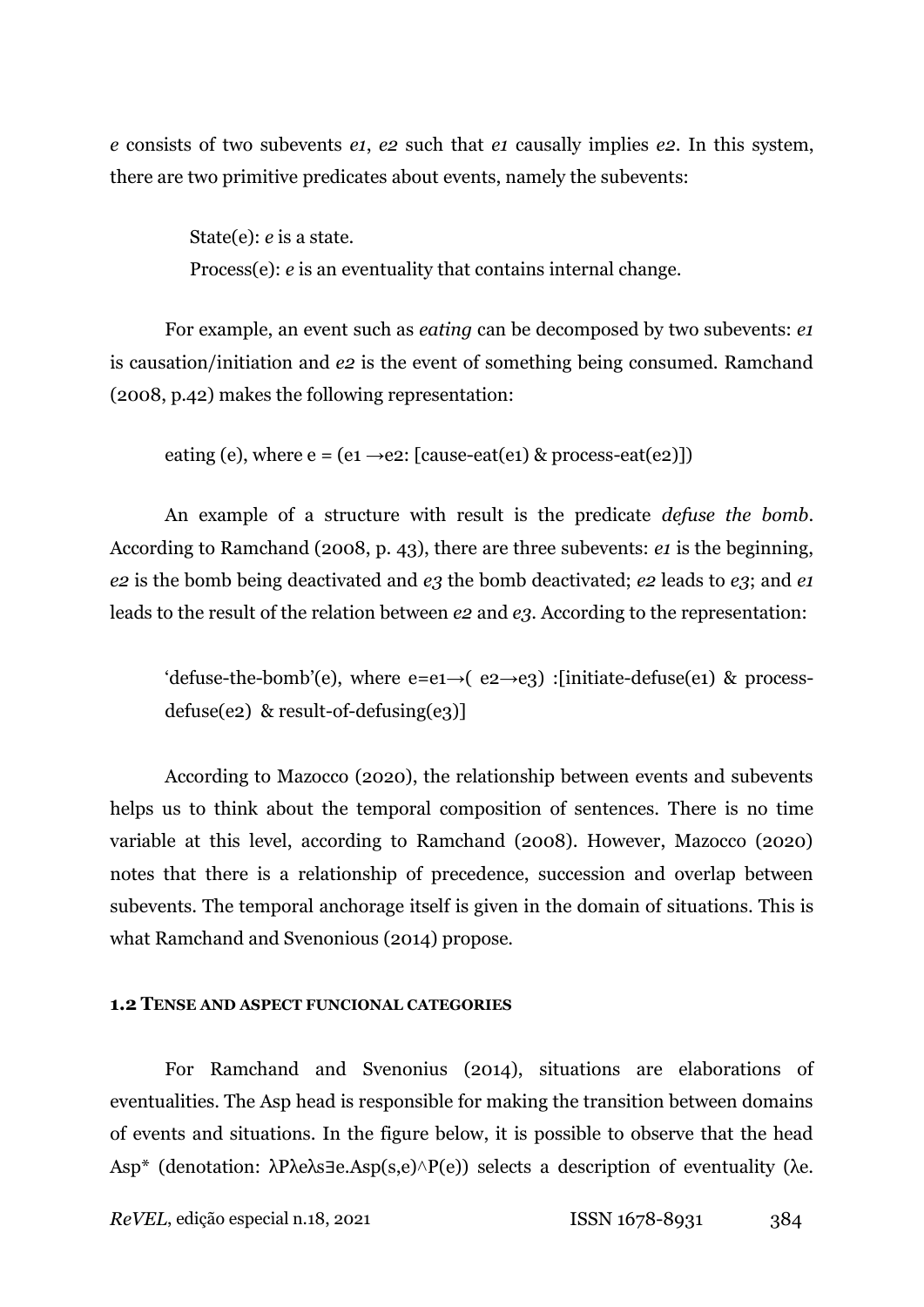$V(e,x)$ ) and builds a description of the situation that has time and world parameters  $(\lambda s \exists e \Delta s p(s, e) \land V(e, x))$ . The T head takes one situation and returns another: T (denotation:  $\lambda P \lambda s \lambda s' \exists s. T(s's) \land P(s)$ ) selects the situation description  $\lambda$ s∃e.Asp(s,e) $\land$ V(e,x) and generates another description  $\lambda$ s'∃s.T(s) $\land$ Asp(s,e) $\land$ V(e,x).



**Figure 3:** Tense and grammatical aspect projections (RAMCHAND e SVENONIUS, 2014, p.19)

In this structure of situations domain, Ramchand and Svenonius (2014) place the relationships between Event Time (ET), Speech Time (ST) and Reference Time (RT). Following a Reichenbachian tradition, these constitute points or intervals in time that, in relation to concurrency, anteriority or succession, configure grammatical time. Here, we consider them in terms of relationships. TE becomes an event variable and TR is an interval given by TE. When TR includes the whole event, we have the perfective aspect, and when the TR is in TE or part of it, we have the imperfective aspect.

In Mazocco's proposal (2020), the definition of ET is articulated with the subevents from the domain of events; ET is thus a relationship of concurrency, succession or anteriority between *e1* and *e2* or *e1*, *e2* and *e3*. The relationship between RT and ET occurs between the VP (or EventP) and AspP projections. The relationship between RT and ST occurs between the AspP and TP projections. When the T head takes the situation generated by Asp, it returns another situation description now anchored to a ST. The relationship between RT and ST is hence between time intervals. We will see that the difference between adults and children happens at this point.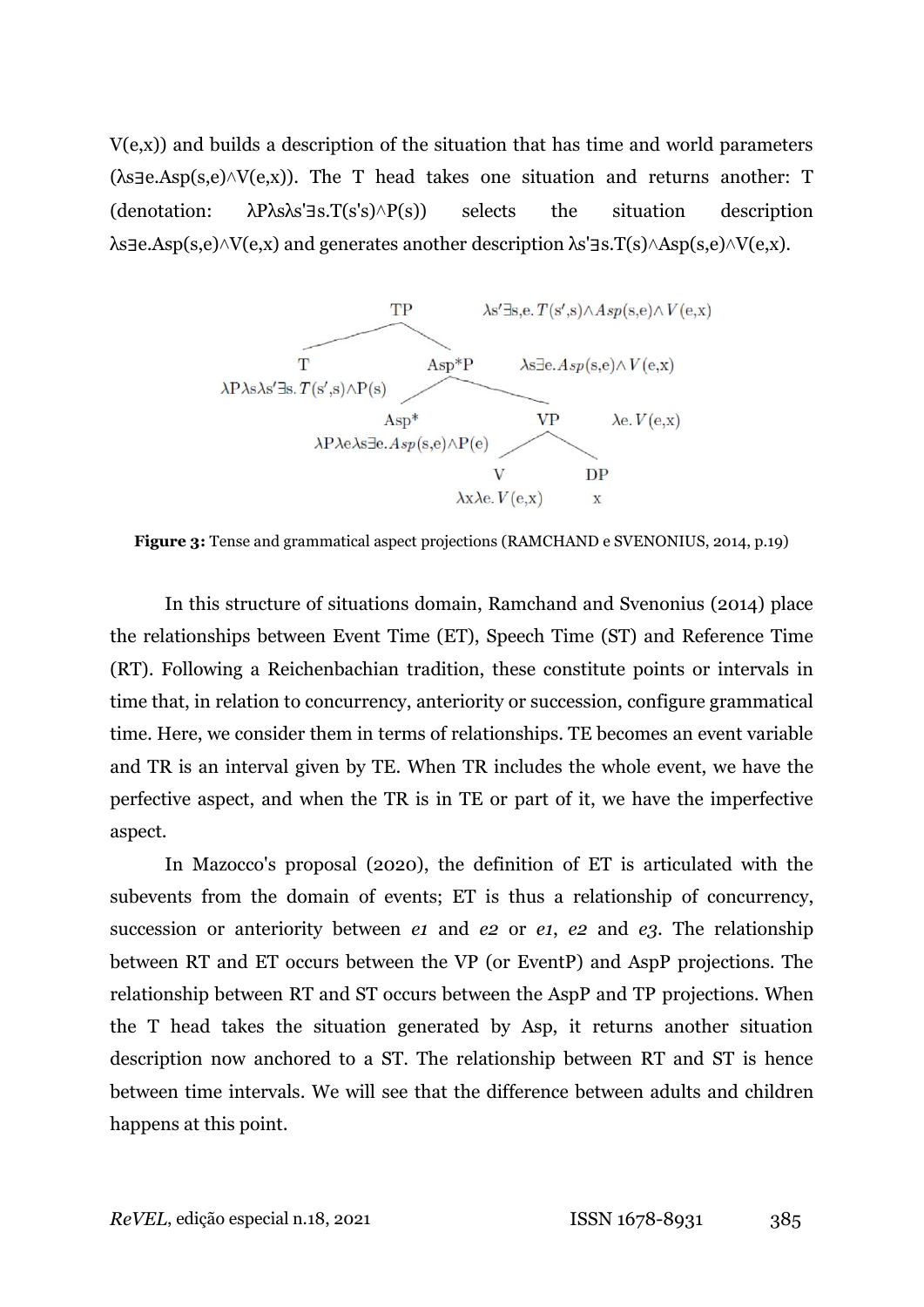Before we go to the acquisition data, let us look at the time relationships redefined here in four events, one of each aspectual class:

```
a. The boy kicking the ball
 e1 trigger; e2 the ball being kicked; and e3 the ball kicked
kick (e), where e = e_1 \rightarrow (e_2 \rightarrow e_3): initiate-kick(e1) & process-
       kick(e2) & result-of-kick(e3)]
```

| Perfective past:                                                            | ET is contained in RT and precedes ST.                                                                                               |
|-----------------------------------------------------------------------------|--------------------------------------------------------------------------------------------------------------------------------------|
| The boy kicked the<br>ball.                                                 | ET: $e1 \rightarrow (e2 \rightarrow e3)$<br>RT<br><b>ST</b>                                                                          |
| Perfective past with<br>adverbial:<br>The boy kicked the ball<br>yesterday. | ET is contained in RT and precedes ST. Yesterday specifies RT.<br>ET: $e1 \rightarrow (e2 \rightarrow e3)$<br><b>RT</b><br><b>ST</b> |
| Progressive present:                                                        | RT is contained in ET, including only subevent e2 in ET.                                                                             |
| The boy is kicking the                                                      | <b>ST</b>                                                                                                                            |
| ball.                                                                       | <b>RT</b><br>ET<br>$(e2 \rightarrow$<br>$e1 \rightarrow$<br>e3)                                                                      |
| Future with                                                                 | RT is contained in ET, or RT may be equivalent to ET, since the                                                                      |
| periphrasis:                                                                | event duration is limited by the result, subevent e3.                                                                                |
| The boy will kick the<br>ball.                                              | ET: $e1 \rightarrow (e2 \rightarrow e3)$<br><b>ST</b><br><b>RT</b>                                                                   |

**Table 2:** Temporal representation of the event *the boy kicking the ball*.

d. The boy having a book

e1 trigger

have (e), where  $e = e1$  [initiate-have (e1)]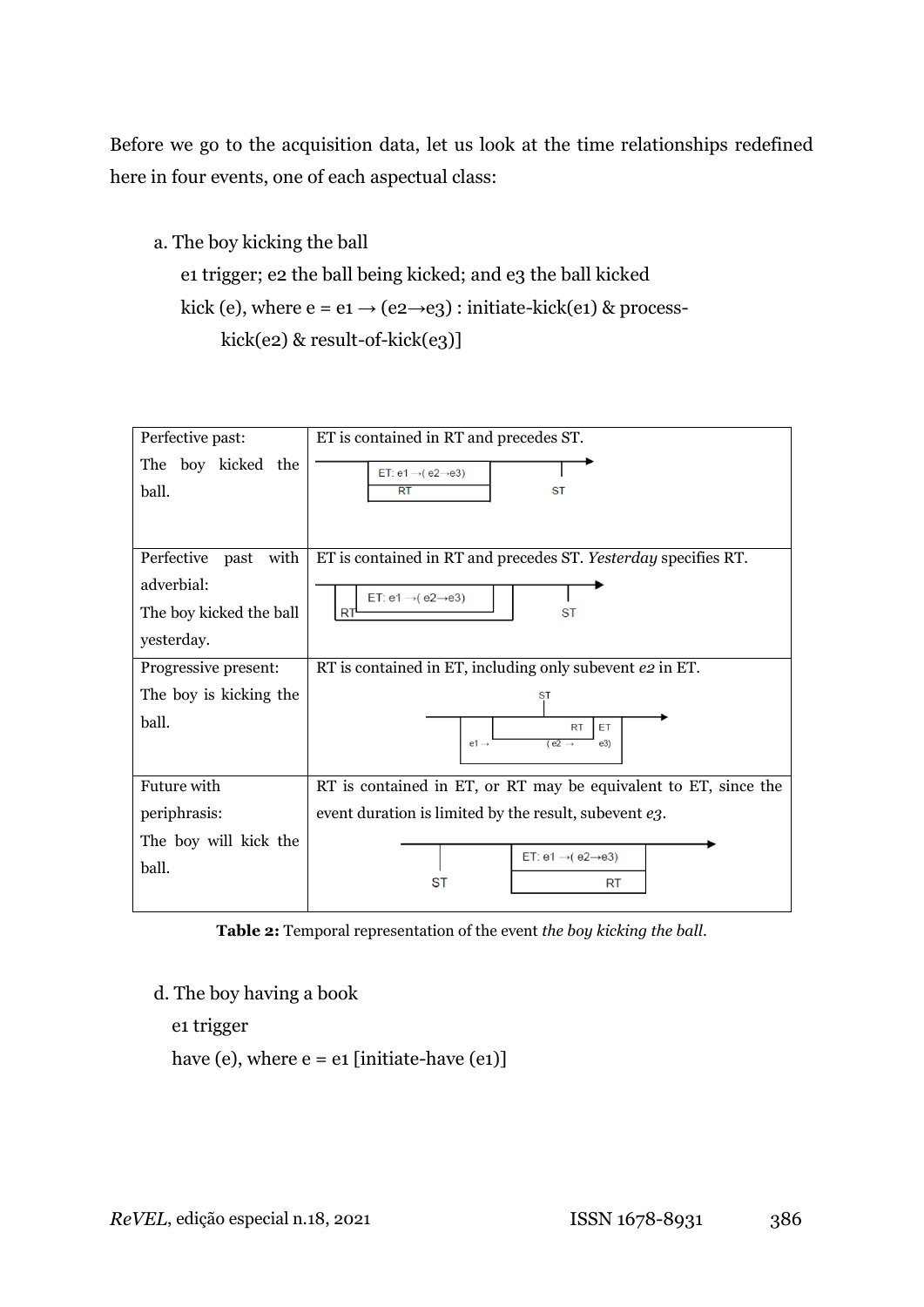| Imperfective past:                                           | RT is contained in ET; RT delimits a duration of ET. Both precede  |
|--------------------------------------------------------------|--------------------------------------------------------------------|
| The boy used to have a                                       | ST.                                                                |
| book                                                         | ET<br><b>RT</b><br><b>ST</b><br>$\mathsf{P}1$                      |
| Simple Present                                               | RT is contained in ET. ST is simultaneous to them.                 |
| The boy has a book                                           | <b>ST</b><br><b>RT</b><br>ET<br>e <sub>1</sub>                     |
| with<br>Future<br>periphrasis<br>The boy will have a<br>book | RT is contained in ET; both succeed ST<br>RT<br>ET e1<br><b>ST</b> |

**Table 3:** Temporal representation of the event *The boy having a book*.

c. The boy playing

e1 trigger; e2 playing process

play (e), where  $e = (e_1 \rightarrow e_2)$ : [cause-play(e1) & processplay(e2)))

d. The boy eating noodles

 e1 trigger; e2 the noodles being eaten; path noodles eat (e), where  $e = (e_1 \rightarrow e_2)$ : [cause-eat(e1) & process $eat(e2)]$ 

*Play* and *eat the noodles* present the same subevent structure e1 →e2, with the difference that *noodles* is the path argument of *eat*, which makes ET in *eating the noodles* a closed interval, while ET in *play* is an open interval: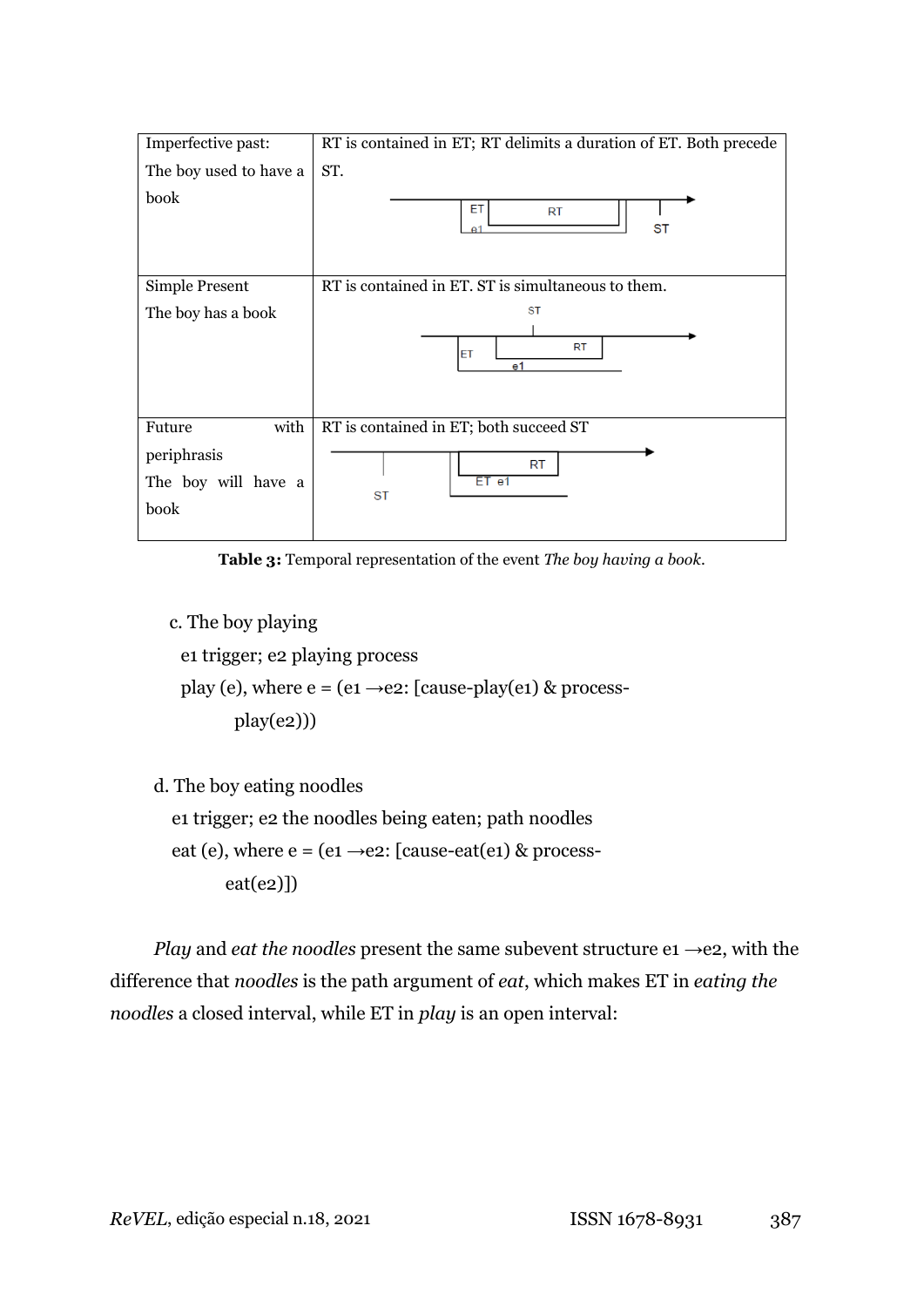

**Table 4:** Temporal representation of the events O menino brincar and O menino comer o macarrão.

This redefinition of ET, RT and ST serves as a basis for analyzing the acquisition data and postulating the child speech time.

# **2. COMPREHENSION AND PRODUCTION OF TENSE BY CHILDREN**

Ramchand (2008) and Ramchand and Svenonious (2014) give us a syntacticsemantic perspective to analyze tense and aspect acquisition data. We start from the idea that these categories are not part of an exclusively syntactic or exclusively semantic phenomenon. Therefore, in the search for a theoretical support that allows us to analyze both the understanding and production of these categories by children, we opted for the first phase syntax and the projections of the functional categories presented in the previous section.

We have gathered here results from a comprehension experiment and longitudinal production data, which will be observed considering the domain of events and situations, as well as the redefinition of the relationships between ET, RT and ST proposed above.

The starting point is the observation that children understand the event, and throughout the acquisition process they specify the categories of tense and aspect.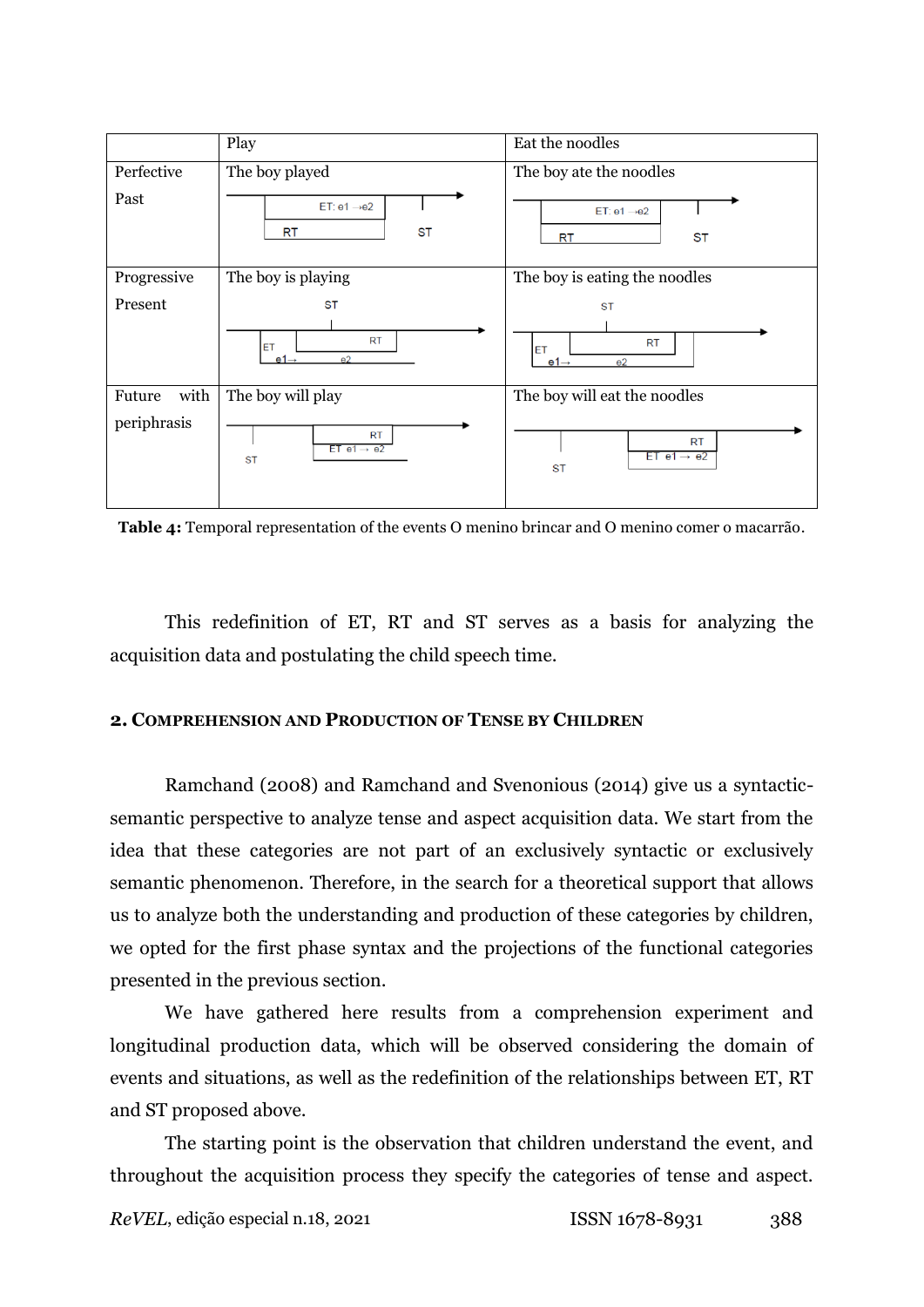Mazocco and Wachowicz (2018) had already found, in a Truth Value Judgment test, that children understand the event, though struggling to associate a morphological mark of time and aspect to the corresponding stage (finalized event or event in process, for example).

Based on this observation, Mazocco (2020) also carried out a Truth Value Judgment experiment with two groups of children. The first consisted of 22 children ranging from 2;4.25 to 3;11.24 years old and the second of 26 children ranging from 4;00.28 to 5;10.27 years old. The experiment was carried out in two elementary schools schools. The experimenter stayed in a separate room and an assistant teacher brought the children, one at a time, to participate. The test was about four events (*run*, *eat the noodles*, *kick the ball* and *have a book*) and three images corresponding to each event: in its initial stage, in process and finalized, according to the description:

1. Event *run*: 1st - the boy initiating the running movement; 2nd - the boy running; 3rd - the boy at the end of the race, looking tired.

2. Event *eat the noodles*: 1st - the boy in front of the plate full of noodles, holding a fork; 2nd - the boy in front of a plate half full of noodles, carrying a fork with noodles towards the mouth; 3rd - the boy in front of the empty plate, with a satisfied expression.

3. event *kick the ball*: - 1 st - the boy in front of a ball and a goal post; 2nd - the boy with his foot against the ball; 3rd - the boy still and the ball inside the goal.

4. event *have a book*: 1st - the boy receiving a book from the hands of the mother; 2nd - the boy reading the same book; 3rd - the grandmother receiving the same book from the boy's hands.

The images were printed on A3 sized paper and arranged in sequence on a panel, so the children, sitting in front of the panel, could see the three images at the same time. The child saw the three images in sequence of an event and the researcher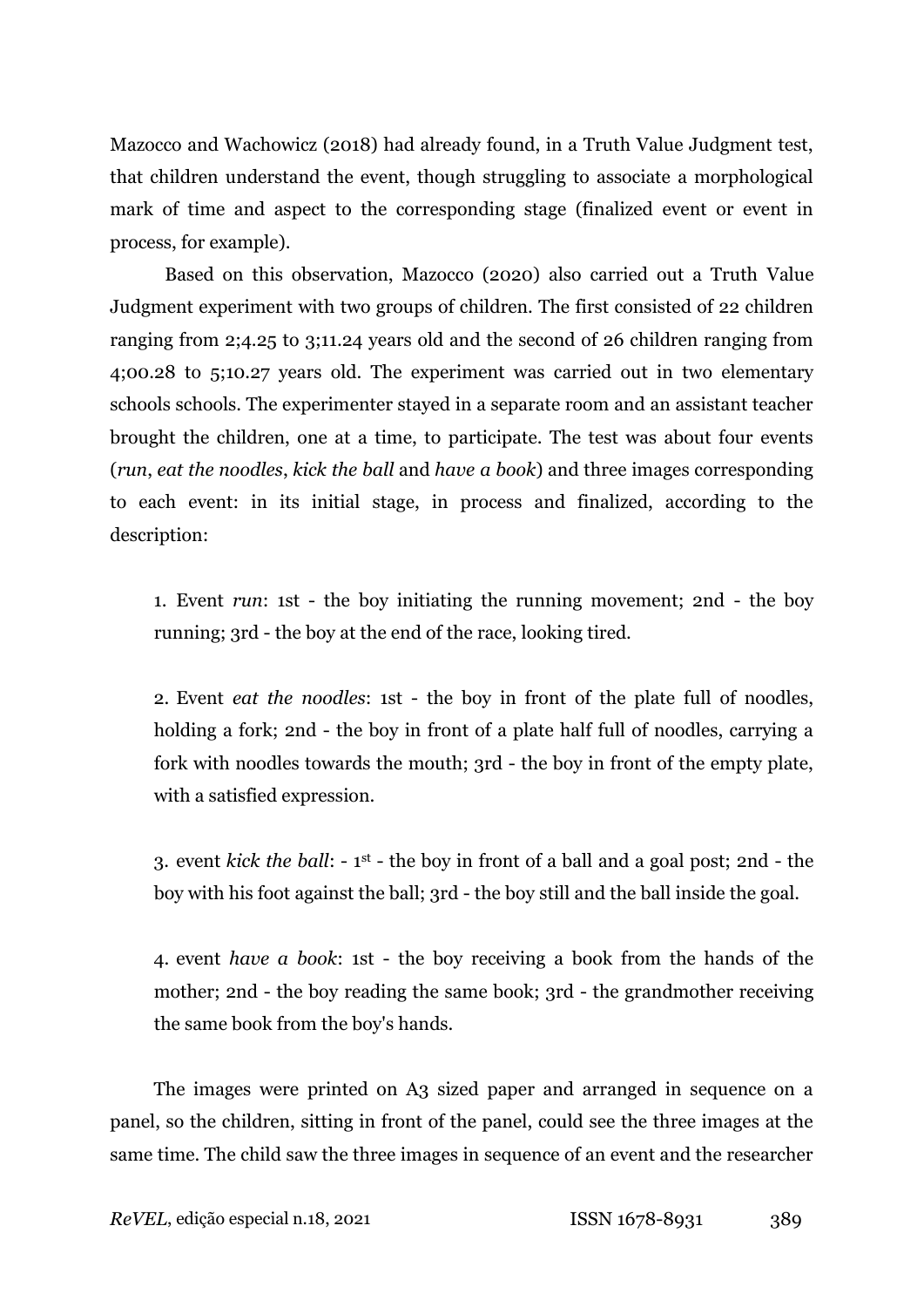asked a question such as: Show me the figure in which the boy ate the noodles. For the next event, the question varied the verbal tense: Show me the figure in which the boy is kicking the ball. In responses, children should point out the corresponding image. Each participating child answered a question about each of the four events.

The results show that the children pointed more to the image that most represented the event, regardless of verbal tense: in the event *kick the ball*, the predominant response was scene 3 (the boy still and the ball inside the goal); in the event *run*, the predominant response was scene 2 (the boy running); in the event *eat the noodles*, it was also scene 2 (the boy in front of a plate half full of noodles, carrying a fork with noodles to the mouth); and in *have a book*, most of the answers also referred to scene 2 (the boy reading the book).

These are the results in tables corresponding to each event.<sup>4</sup> In bold is the scene corresponding to the expected response. <sup>5</sup>

|                    | Scene 1 (initial stage)  | Scene 2 (event in $\vert$ Scene 3 (final |               | Total      |
|--------------------|--------------------------|------------------------------------------|---------------|------------|
|                    |                          | process)                                 | stage)        | answers    |
|                    | 2 and 3 yo   $1(14,28%)$ | $1(14,28\%)$                             | $5(71, 42\%)$ | $7(100\%)$ |
| 4 and 5 yo $\vert$ | $1(10\%)$                | $1(10\%)$                                | 8 (80%)       | 10 (100%)  |

**Table 5** – Responses to the event The boy kicked the ball

|                         | Scene  | (initial $\vert$ <b>Scene 2 (event in</b> $\vert$ Scene 3 (final $\vert$ |             | Total answers |
|-------------------------|--------|--------------------------------------------------------------------------|-------------|---------------|
|                         | stage) | process)                                                                 | stage)      |               |
| 2 and 3 yo   $3(37.5%)$ |        | $1(12,5\%)$                                                              | 4(50%)      | 8 (100%)      |
| 4 and 5 yo              | 2(25%) | $1(12,5\%)$                                                              | $5(62,5\%)$ | 8 (100%)      |

**Table 6** – Responses to the event The boy is kicking the ball

|            | Scene 1 (initial | Scene 2 (event in Scene 3 (final Total answers |           |          |
|------------|------------------|------------------------------------------------|-----------|----------|
|            | stage)           | process)                                       | stage)    |          |
| 2 and 3 yo | $1(14,28\%)$     | 1(14,28%)                                      | 5(71,42%) | 7(100%)  |
| 4 and 5 yo | 2(25%)           | 3(37,5%)                                       | 3(37,5%)  | 8 (100%) |

**Table 7** – Responses to the event *The boy will kick the ball*

<u>.</u>

<sup>4</sup> Tables are in Mazocco (2020, pp. 96-100).

<sup>5</sup> Mazocco (2020) performed the same test with adults. All participants answered as expected: they associated the grammatical form of time and aspect present in the question with the corresponding image.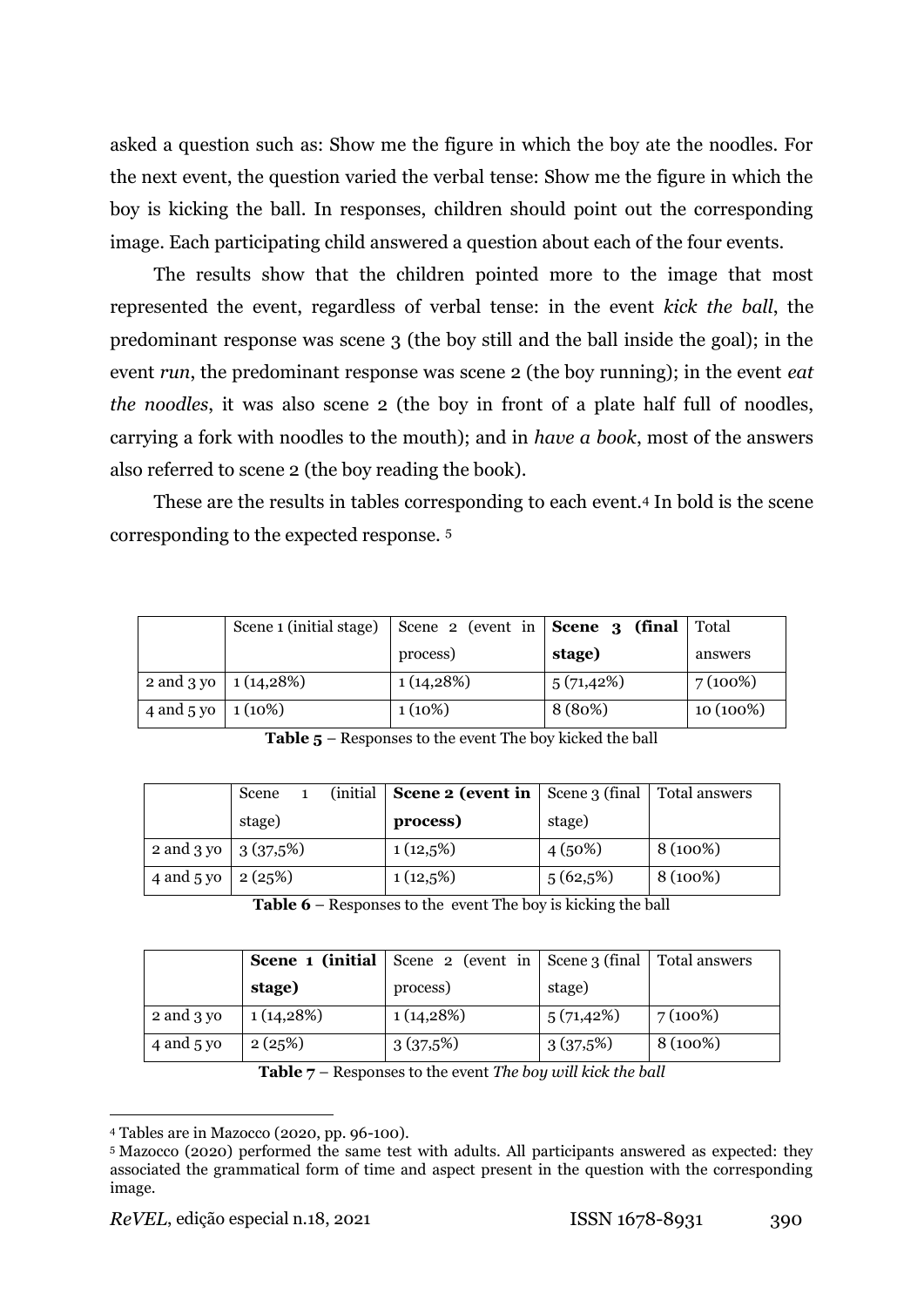|            | Scene 1 (initial stage) | Scene 2 (event Scene | $\mathbf{\Omega}$ | Total answers |
|------------|-------------------------|----------------------|-------------------|---------------|
|            |                         | in process)          | (final stage)     |               |
| 2 and 3 yo |                         | 7(100%)              |                   | 7(100%)       |
| 4 and 5 yo | 2(25%)                  | 6(75%)               |                   | 8 (100%)      |

**Table 8** – Responses to the event *The boy ran*

|            | Scene 1 (initial stage) | <b>Scene 2 (event</b>   Scene 3 (final   Total answers |           |           |
|------------|-------------------------|--------------------------------------------------------|-----------|-----------|
|            |                         | in process)                                            | stage)    |           |
| 2 and 3 yo |                         | $7(100\%)$                                             |           | 7(100%)   |
| 4 and 5 yo | $1(10\%)$               | 8 (80%)                                                | $1(10\%)$ | 10 (100%) |

**Table 9** – Responses to the event *The boy is running*

|                         | <b>Scene</b><br>1 | Scene 2 (event in | (final)<br>Scene<br>-3 | Not         | Total    |
|-------------------------|-------------------|-------------------|------------------------|-------------|----------|
|                         | (initial          | process)          | stage)                 | considere   | answers  |
|                         | stage)            |                   |                        | d           |          |
| and 3<br>$\overline{2}$ |                   | 7(87,5%)          |                        | $1(12,5\%)$ | 8 (100%) |
| yo                      |                   |                   |                        |             |          |
| and<br>5<br>4           | $1(12,5\%)$       | 6(75%)            | $1(12,5\%)$            |             | 8 (100%) |
| yo                      |                   |                   |                        |             |          |

**Table 10** – Responses to the event *The boy will run*

|              |        | Scene 1 (initial   Scene 2 (event in $\vert$ <b>Scene 3 (final</b> |             | Not         | Total    |
|--------------|--------|--------------------------------------------------------------------|-------------|-------------|----------|
|              | stage) | process)                                                           | stage)      | considered  | answers  |
| 2 and $3$    |        | 4(50%)                                                             | 3(37,5%)    | $1(12,5\%)$ | 8 (100%) |
| yo           |        |                                                                    |             |             |          |
| and $5$<br>4 |        | 7(87,5%)                                                           | $1(12,5\%)$ |             | 8 (100%) |
| yo           |        |                                                                    |             |             |          |

**Table 11** – Responses to the event *The boy ate the noodles*

|            | Scene 1 (initial) | <b>Scene</b> | 2 <sub>1</sub> | Scene 3 (final | Total answers |
|------------|-------------------|--------------|----------------|----------------|---------------|
|            | stage)            | (event<br>in |                | stage)         |               |
|            |                   | process)     |                |                |               |
| 2 and 3 yo | 1(14,28%)         | 6(85,71%)    |                |                | 7(100%)       |
| 4 and 5 yo |                   | 7(87,5%)     |                | $1(12,5\%)$    | 8 (100%)      |

**Table 12** – Responses to the event *The boy is eating the noodles*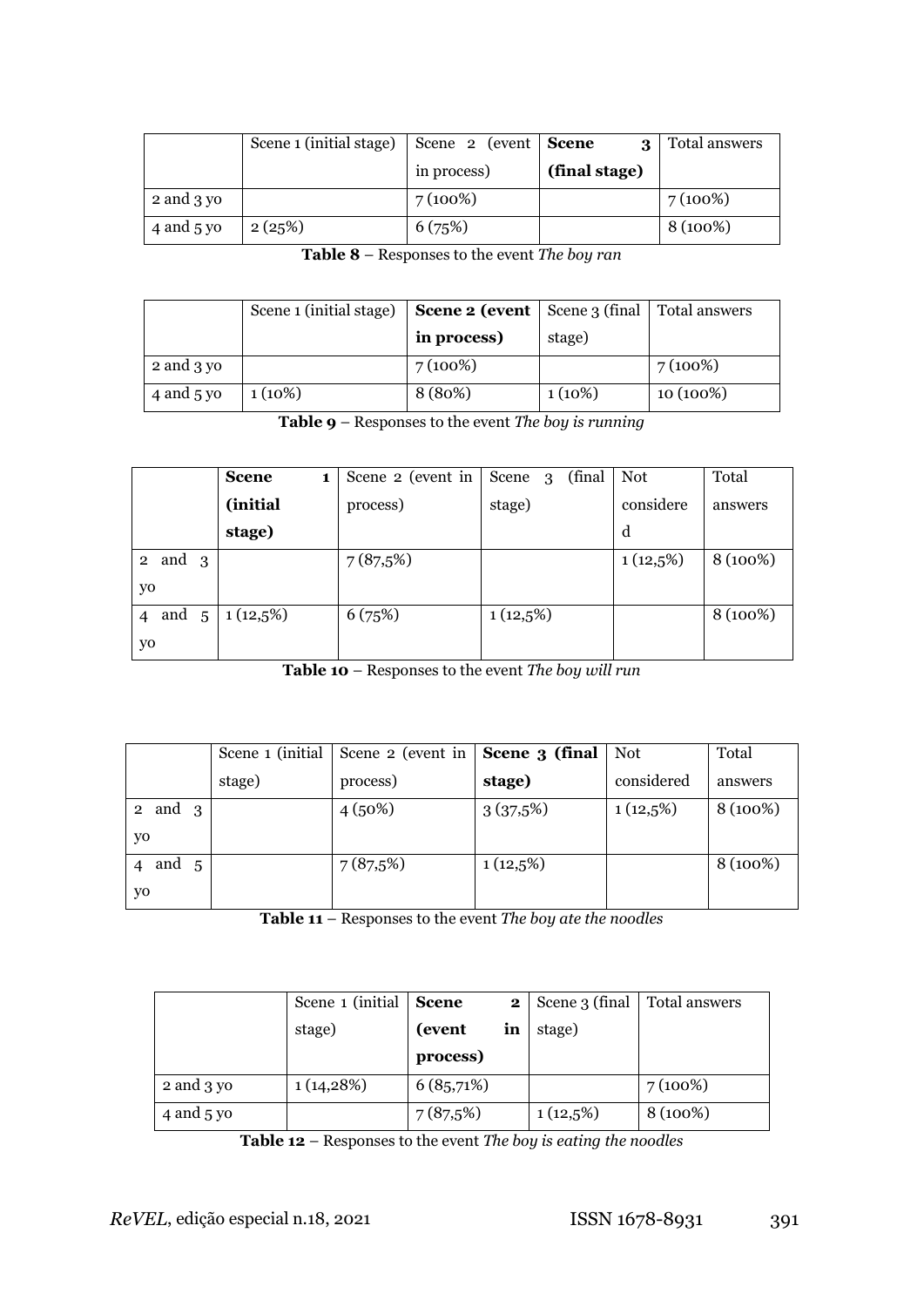|             | <b>Scene</b><br>1 | Scene 2 (event | Scene 3 (final | Not         | Total     |
|-------------|-------------------|----------------|----------------|-------------|-----------|
|             | (initial          | in process)    | stage)         | considere   | answers   |
|             | stage)            |                |                | d           |           |
| $2$ and $3$ | 2(25%)            | 3(37,5%)       | 2(25%)         | $1(12,5\%)$ | 8 (100%)  |
| yo          |                   |                |                |             |           |
| 4 and 5     | 2(20%)            | 8 (80%)        |                |             | 10 (100%) |
| yo          |                   |                |                |             |           |

**Table 13** – Responses to the event *The boy will eat the noodles*

|            | Scene 1 (initial | Scene 2 (event | <b>Scene</b><br>3 | Total answers |
|------------|------------------|----------------|-------------------|---------------|
|            | stage)           | in process)    | (final            |               |
|            |                  |                | stage)            |               |
| 2 and 3 yo | $1(12,5\%)$      | $5(62,5\%)$    | 2(25%)            | 8 (100%)      |
| 4 and 5 yo | 3(30%)           | 7(70%)         |                   | 10 (100%)     |

**Table 14** – Responses to the event *The boy used to have a book*.

|            | Scene 1 (initial) | <b>Scene</b><br>$\mathbf{2}$ |    | Scene 3 (final | Total answers |
|------------|-------------------|------------------------------|----|----------------|---------------|
|            | stage)            | (event)                      | in | stage)         |               |
|            |                   | process)                     |    |                |               |
| 2 and 3 yo |                   | 8 (100%)                     |    |                | 8 (100%)      |
| 4 and 5 yo | 3(37,5%)          | 4(50%)                       |    | $1(12,5\%)$    | 8 (100%)      |

**Table 15** – Responses to the event *The boy has a book.*

|            | <b>Scene</b> | Scene 2 (event | Scene 3 (final | Not       | Total     |
|------------|--------------|----------------|----------------|-----------|-----------|
|            | (initial)    | in process)    | stage)         | considere | answers   |
|            | stage)       |                |                | d         |           |
| 2 and 3 yo | 1(14,28%)    | $4(57,14\%)$   | 1(14,28%)      |           |           |
|            |              |                |                | (14, 28%) | (14, 28%) |
| 4 and 5 yo | 6(75%)       | 2(25%)         |                |           | 8 (100%)  |

**Table 16** – Responses to the event *The boy will have a book.*

The following table gathers all the answers and sums up the scenes pointed at in the responses of each event.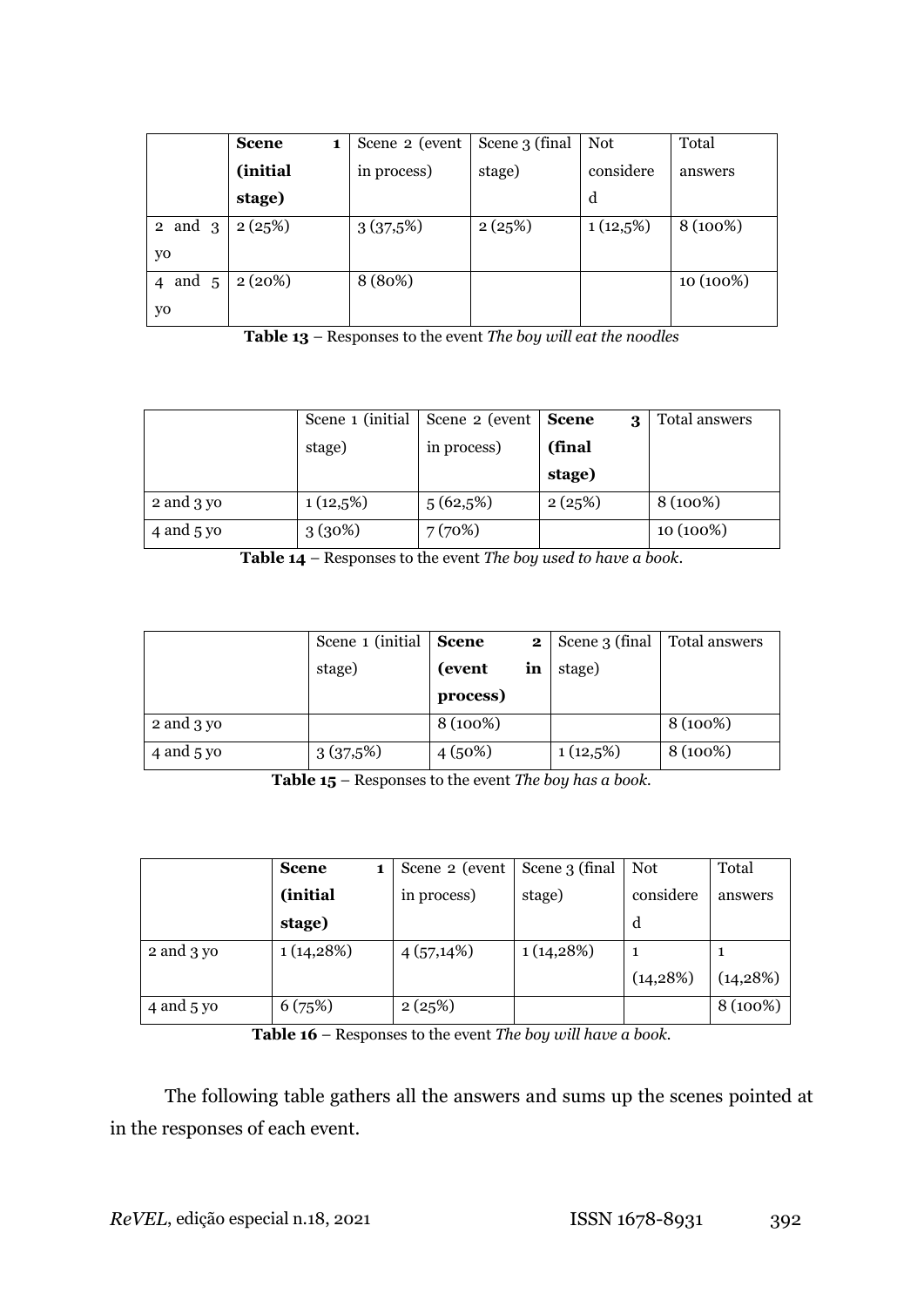|                 | Scene 1 | Scene 2 | Scene 3 |
|-----------------|---------|---------|---------|
| Kick the ball   | 22,72%  | 13,63%  | 63,63%  |
| Eat the noodles | 13,63%  | 59,09%  | 22,27%  |
| Run             |         | 95,45%  |         |
| Have a book     | 9.09%   | 77,27%  | 13,63%  |

What we observe here is that in the event *kick the ball* the scene that was most pointed at as an answer is scene 3, corresponding to the end of the event, or the result. In the other events, the scene most selected was 2, referring to the event being held. This may be related to the fact that kicking the ball, as an achievement event, has the projection *result*, while the others do not. The event with the highest distribution of responses is *eat the noodles*, of the accomplishment kind. Note that its structure is the same as that of running (init, proc), with the difference that telicity is given by the path argument *noodles*. As a hypothesis, we understand that the child who chooses scene 3 reads this *telos*, while the one who chooses scene 2 considers this event as similar to running. Therefore, we cannot say that it is telicity that conditions acquisition of tense and aspect. If so, *kick the ball* and *eat the noodles* would have much more similar results.

This work does not attempt to explain what would condition the acquisition of tense and aspect, but rather to claim that children perform time relationships differently from adults. These differences can be observed in longitudinal production data. Here, what we observe is that the understanding of tense marks and production is related to the immediate reality of the child. Children from 2 to 3 years old show difficulty to understand and do not produce expressions that refer to a longer temporality.

As for the past, we have two examples that show: (1) the non-understanding of the adverb "yesterday", when the father asks *Whose birthday was yesterday*? and (2) the perception of an event that has just happened: after the mother knocks the book to the ground, the child looks and says *a-iu* (fell). We also have a third example in which the child understands the question asked in the perfective past *Who broke*? and responds also with the perfective past *I broke*. Unlike the data in (1), (2) and (3) we have the immediate context of the child being referred to.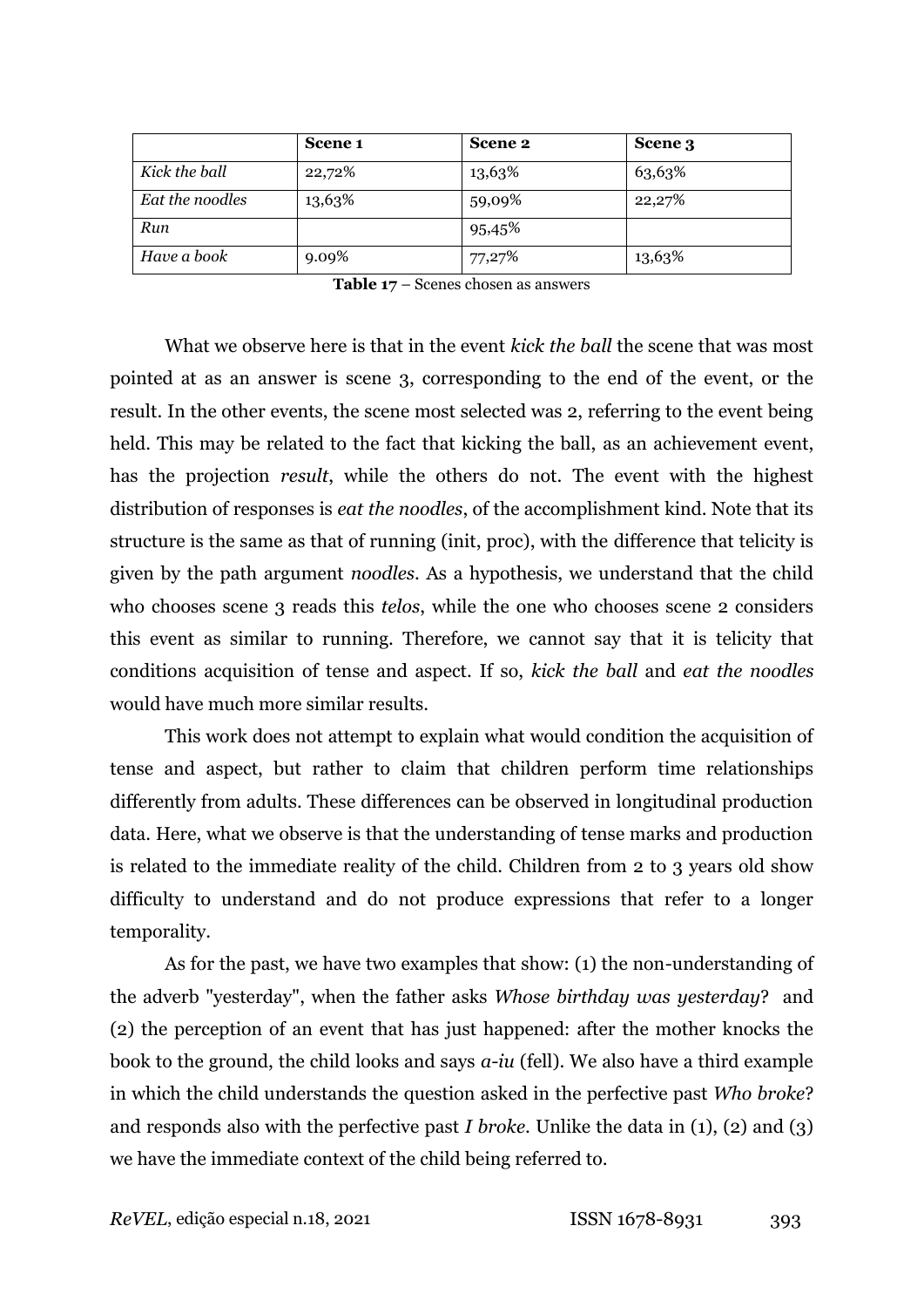(1) Bi. (2;00.24)

p. Whose birthday was it last night?

Bi. Yes, baby.

Q. Is it baby?

Bi. Look.

Q. And whose birthday was it yesterday? Luma's?

Bi. Not, baby.

p. Wasn't it Luma's?

Bi, Not, baby.

Q. The baby? Henrique's?

Bi. No, no, no, no, no, no

Q. Gustavo?

Bi. No, no, no, no, no, no

p. Whose was it?

Bi. It's mine.

(2) B. (1;8.16)

 M. end of the story?... whoops Be. fell

(3) A.L. (2;1.28)

t. Doesn't it work anymore? Who messed it up? Who broke it? (10 seconds, noise of a toy guitar) AL. [unint.] ... uncle... t. what? AL. Hmmm... Hm... I boke (...) AL. I got it. Aunt Lili's little flower... I put water... t. You put water on Aunt Lili's flower? AL. A little...

We also observe that the future appears in the longitudinal data of children from the age of 2. The use marks the projection of the event or the result of the event, after the immediate instant from the child's point of view. In (4), the child, who is in the bath, answers a question from the mother about taking the water out of the bathtub, that is, asks about finishing the bath. In (5) and (6), the child uses the future

*ReVEL*, edição especial n.18, 2021 ISSN 1678-8931 394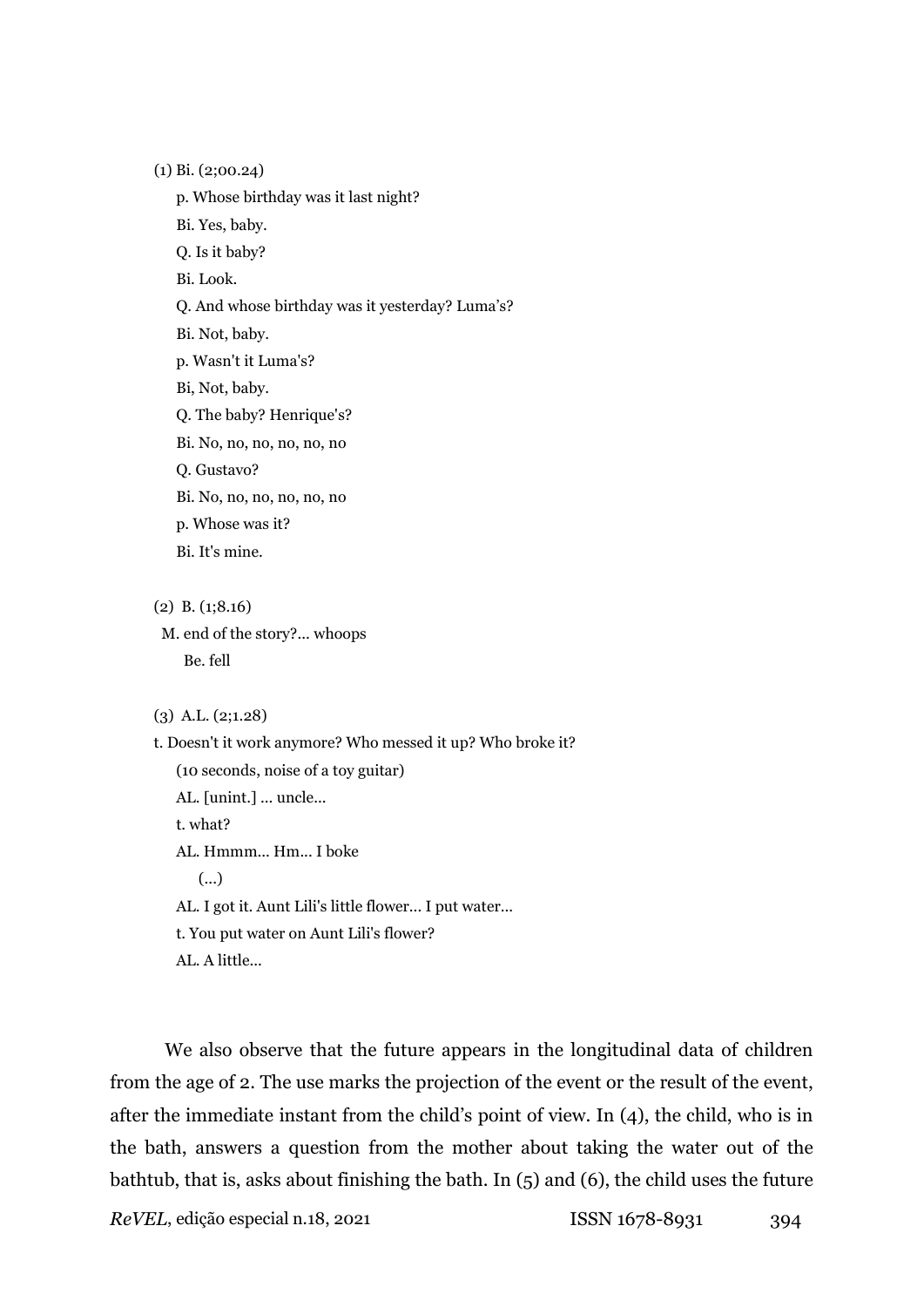in *Vamo bincá* (Let's play) and *Vamo pô barraquinha* (Let's put the stall), projecting the beginning of the event play and the process of putting the stall.

(4) B. 2;5.14

 m. Found it! Found it! Right?... Are we going to get the water out of the tub, Ber? Be.Noooo! (scream)

(5) A. L. (2;1.28)

AL. [unint.] Let's play? Let's play?

t. Let's go, what do you want to play with?

AL. Thing?

t. What do you want to play with?

AL. Toy...

(6) A. L. (2;2.23)

 t. Let's do something else. AL. Let's stall? T. Go. AL. Let's put the stall... Corner...

Given the comprehension data, we consider that, in the acquisition period, the domain of events is acquired before the categories of tense and aspect. Adapting Bertinetto's proposal (2009), it seems that the child gradually specifies the syncretic category of time, mode and aspect. The production data show us the perfective past and the future associated with the temporal axis of the immediate reality of the child. Therefore, I argue here that the difference between adults and children in the process of acquisition is in speech time. Since children seem to recognize the events and the relationship between their subevents, it is possible to say that they already have the event time (ET). There is also a reference time (RT), since morphological marks of tense and aspect appear in longitudinal data, which reveals that the event is anchored in a temporal parameter.

When we turn to Figure (3), we observe that the difference is in the operation performed by the T head.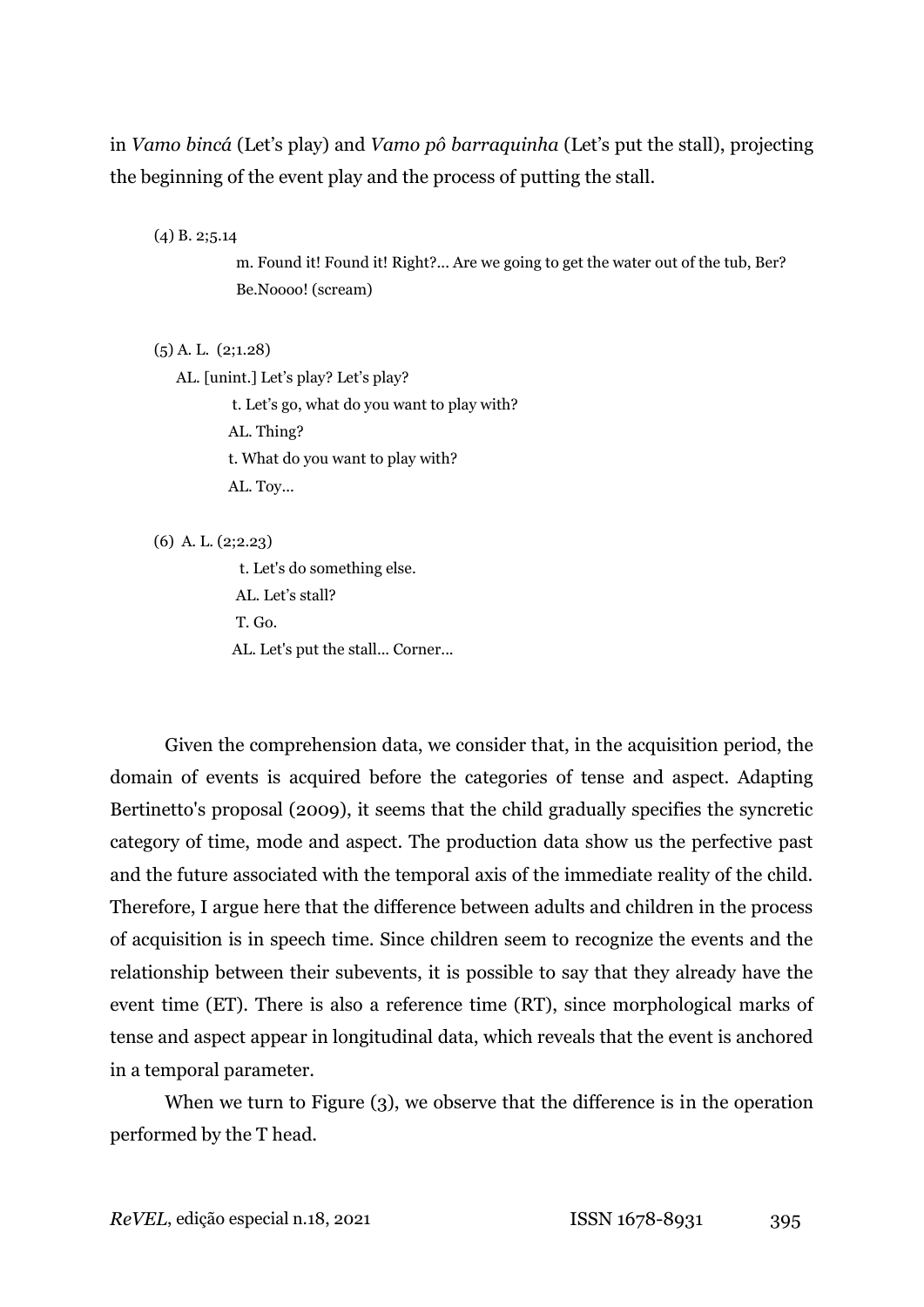

**Figure 4:** Projections of grammatical tense and aspect (RAMCHAND e SVENONIUS, 2014, p.19)

Considering that the relationship between ET and RT with ST is not the same for the child and for the adult, I propose that what the child does is a prototemporal relationship. Mazocco (2020, p. 175) explains this prototemporal relationship:

> The basis of this prototime is ET, redefined as the sequential relationship between subevents. As morphological marks appear in children's production, we can already say that there is the operation made by the Asp head that transforms the event into a situation; there is, therefore, a reference time. Thus the main difference between adults and children here will be in relation to speech time. In children, the T-head of the TP selects the description of situation that has time and world parameters  $\lambda s \exists e$ . Asp(s,e) $\land V(e,x)$ , constructed by the Asp head, and places the situation in an immediate instant of the child that can correspond to all or part of the reference time and to a stage of the event time, which we can call the child speech time (CST). (MAZOCCO, 2020, p. 175).

We can consider, therefore, that the acquisition of tense and aspect is the acquisition of the transition between the domain of events and situations.

Thus another representation for the children data is proposed, taking into account the CST, based in Mazocco (2020). In achievement events, such as (7), CST is close to the result subevent. In the example, the child observes the book falling to the ground and, after the fallen book, says "fell". The child speech time corresponds to the outcome of the event.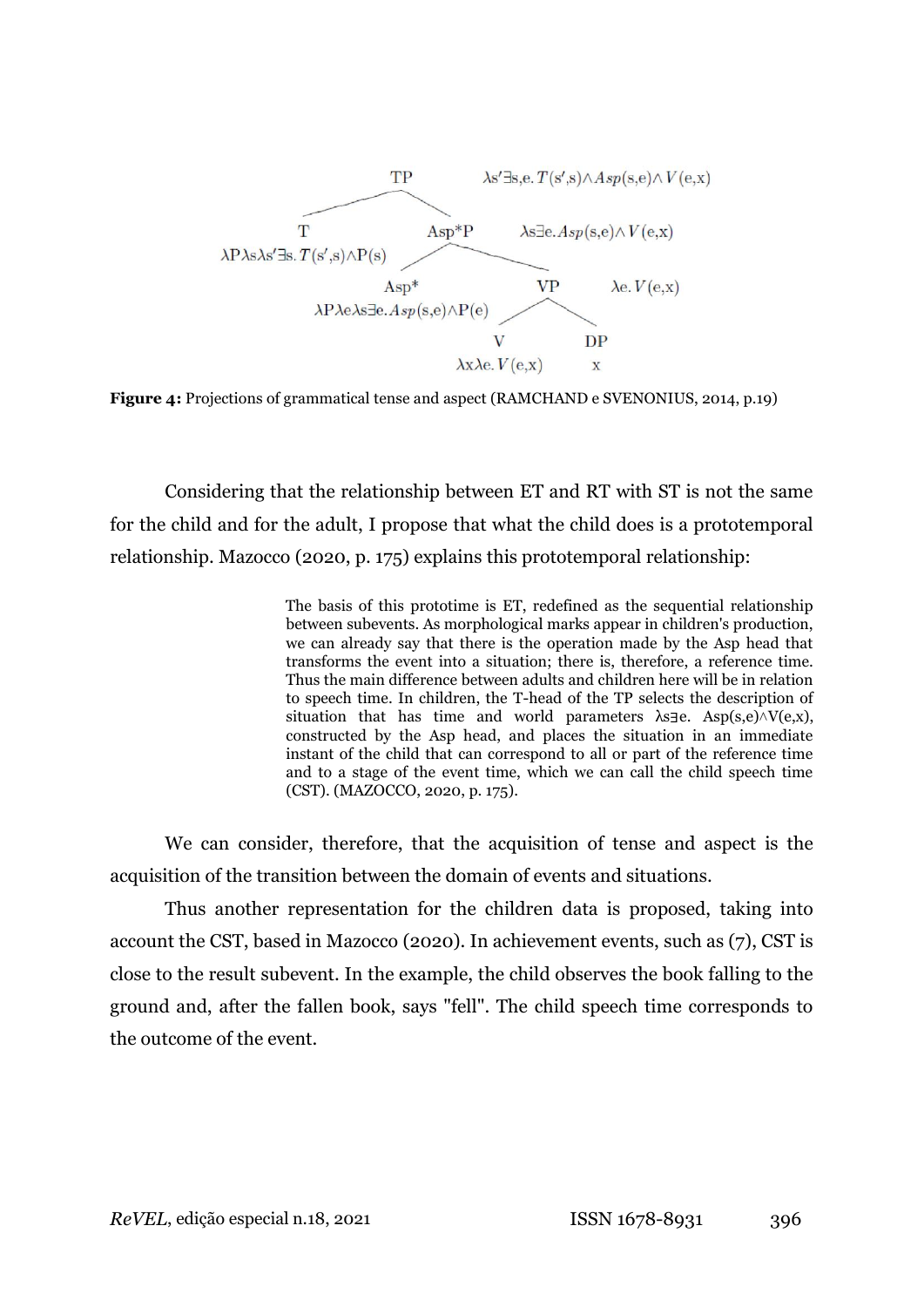(7) M. end of the story?... whoops Be. Fell (B. 1;8.16)



Regarding events in the progressive present, the child speech time corresponds to the time of the event in progress. The difference between both is that (8) is an event [init, proc, result] and (9) is [init, proc].





(9) I am looking. (A.L. 2;2.23)



In the future, we can consider the projection of a subevent at an instant after the immediate instant of the child. In the case of (10), there is the projection of e2, the process of playing. In (11), the child projects the instant of e3, from the placed stall, at the next moment.

# (10) [unint.] Let's play? Let's play? (A.L. 2;1.28) [unint.]

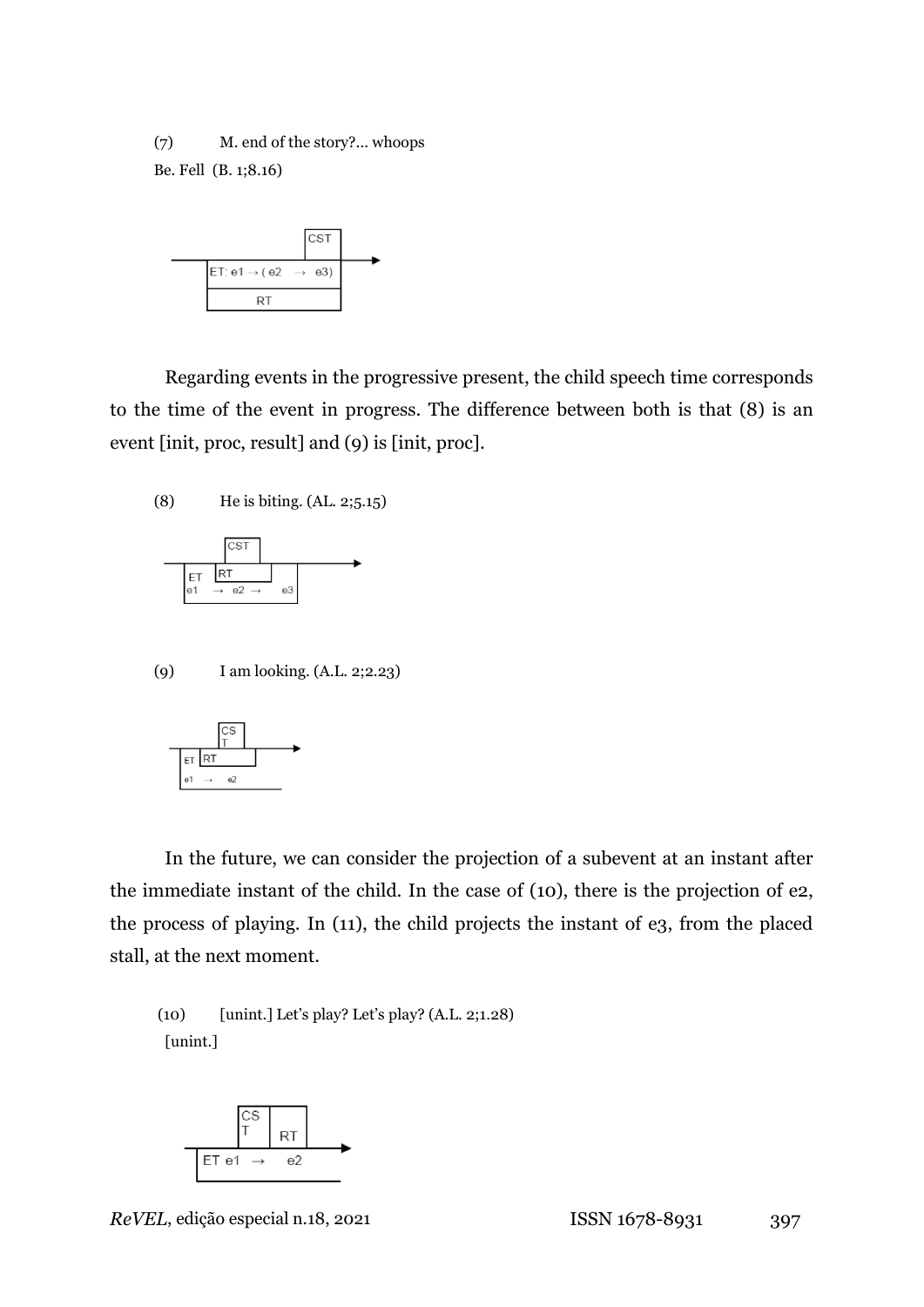(11) Let's put stall... corner... A. L. (2;2.23)



Therefore, we have a new representation of time relationships for the children data, which takes into account the relation between subevents and differences in speech time concerning adults.

#### **CONCLUSION**

To investigate the acquisition of time and aspect is to deal not only with data, but also with the definitions of these categories, which interfere in the analysis of results and in the confirmation of hypotheses such as the Lexical Aspect First Hypothesis and the Grammatical Aspect First Hypothesis. Here, we take this work from another perspective, following the question: when children produce sentences with tense and aspect marks, what do they do? In terms of temporality, what do they understand?

As we move towards the answers, important questions were left aside, such as: What conditions the acquisition of time? Which grammatical tense precedes the other? And why is that? What differences are there in acquiring these categories among speakers of different languages?

We know that other larger experiments are needed to investigate these issues. Here, however, I present a path, in which we can assume a syntactic-semantic theoretical perspective, since I do not see tense and aspect as exclusively syntactic or semantic categories. In this sense, I analyze both production and comprehension data, because I consider them complementary and part of the same phenomenon.

As a result, based on Ramchand and Svenonius (2014), we propose a redefinition in event times (ET), reference time (RT) and speech time (ST), which allow us to propose the child speech time (CST), from which we were able to suggest what differentiates the understanding and production of the forms of tense and aspect in children and adults.